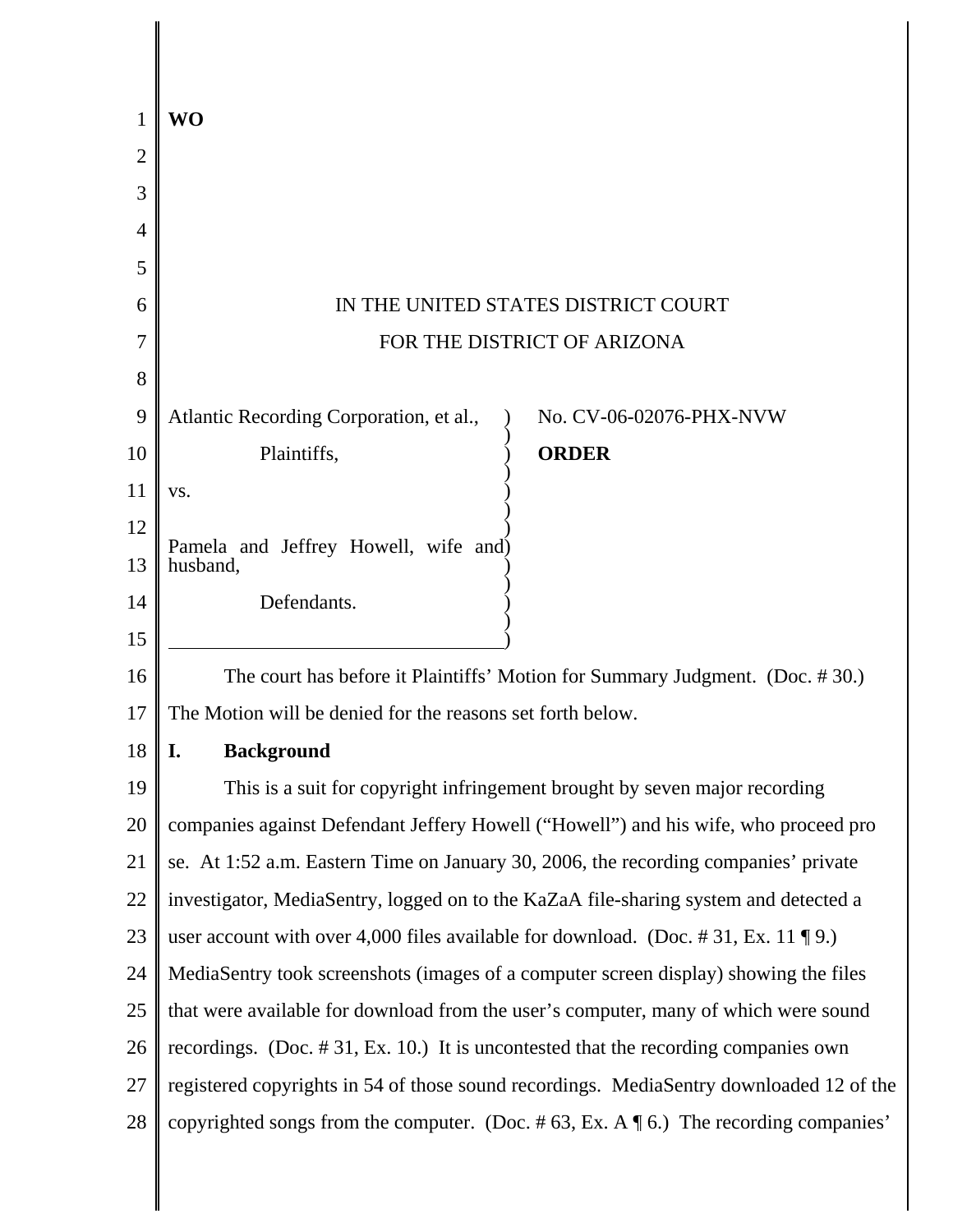1 2 expert determined that the music had originally been downloaded from other users on the Internet. (Doc. # 31, Ex. 12 ¶ 22.)

3 4 5 6 7 8 9 10 11 12 13 The recording companies traced the computer to Howell and his wife and filed this action for copyright infringement. At the close of discovery, they moved for summary judgment that Howell violated their exclusive right to distribute the 54 copyrighted sound recordings. They attached seven pages of their April 4, 2007 deposition of Howell. Their briefs maintained that Howell admitted at the deposition that "all of the sound recordings [at issue] were in the KaZaA shared folder that he created on his computer," (doc. #30 at 8), and that he made "the affirmative choice to use KaZaA to share files" (doc. # 38 at 3). The portion of the deposition that the recording companies provided appeared to support their allegation and Howell did not submit any additional portions of the deposition with his response. (Doc. #31, Ex. 9.) The court granted the motion for summary judgment. (Doc. # 43.)

14 15 16 17 18 19 20 21 22 23 24 25 26 27  $28$   $-2$  -Howell then submitted a motion to reconsider, asserting that he had never stated that the sound recordings were in the publically accessible KaZaA folder ("shared folder") and attaching portions of the deposition that appeared to contradict the recording companies' claim that he had admitted to sharing the sound recordings. (Doc. # 47.) The court granted his motion and called for further briefing. Additional portions of the Howell deposition later submitted by the recording companies showed that Howell had not, in fact, admitted to placing the sound recordings in the KaZaA shared folder: Q: [Y]ou would agree with me that when KaZaA ran on your computer, you were automatically sharing your KaZaA files with anyone who wanted to download them? [Howell]: Yes. Q: And this includes any songs that you copied from your own CDs on to your computer that were placed in your KaZaA folder? [Howell]: No. That should not have ever happened. . . .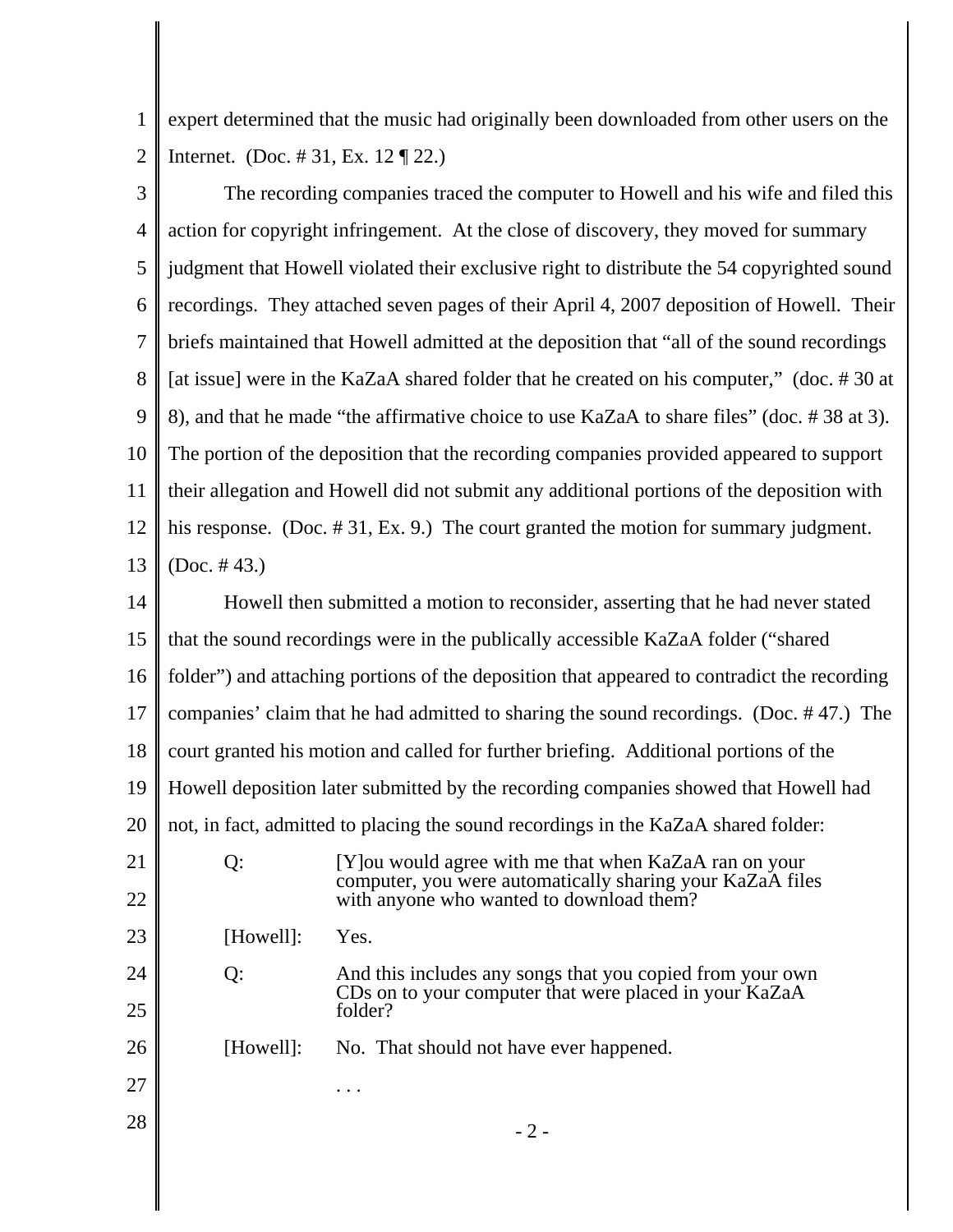| 1        |                                                                                      | because it should have only been sharing the shared folder<br>and in the shared folder was pornography and free to the                          |  |
|----------|--------------------------------------------------------------------------------------|-------------------------------------------------------------------------------------------------------------------------------------------------|--|
| 2        |                                                                                      | public software, e-books.                                                                                                                       |  |
| 3        | Q:                                                                                   | And why didn't you place your music in your shared folder?                                                                                      |  |
| 4        | [Howell]:                                                                            | Because that's not where it belongs. It belongs in my music<br>folder.                                                                          |  |
| 5        |                                                                                      |                                                                                                                                                 |  |
| 6<br>7   | Q:                                                                                   | Now did you $-$ were [the files being shared] files that you put<br>in your KaZaA program but not in a shared folder?                           |  |
| 8        | [Howell]:                                                                            | No. They had never had any $-$ there was nothing to do with<br>KaZaA whatsoever.                                                                |  |
| 9        |                                                                                      |                                                                                                                                                 |  |
| 10       |                                                                                      | That's what I've been pointing out ever since the very first                                                                                    |  |
| 11       |                                                                                      | conversation. It has files from my personal folder, from my                                                                                     |  |
| 12       |                                                                                      | music folder, from my shared folder and god knows else<br>where.                                                                                |  |
| 13       |                                                                                      |                                                                                                                                                 |  |
| 14       | Q:                                                                                   | [A]nd you acknowledge now that you were sharing sound<br>files on KaZaA for anyone to download?                                                 |  |
| 15<br>16 | [Howell]:                                                                            | I was not, no. The computer was, but I was not.                                                                                                 |  |
|          |                                                                                      |                                                                                                                                                 |  |
| 17<br>18 |                                                                                      | The computer in some form, all right? Whether it was a<br>malfunction of the program or a tampering by a third party or                         |  |
| 19       |                                                                                      | even Windows itself going back to a previous edition or<br>whatever like that $-$ made files that I did not know available<br>on the Internet – |  |
| 20       |                                                                                      |                                                                                                                                                 |  |
| 21       |                                                                                      |                                                                                                                                                 |  |
| 22       |                                                                                      | - which included music folder.                                                                                                                  |  |
| 23       | (Doc. #80, Ex. A at $145-49$ .)                                                      |                                                                                                                                                 |  |
|          | To summarize, Howell admitted that he created the KaZaA account and username         |                                                                                                                                                 |  |
| 24       | that MediaSentry identified, that he installed the KaZaA file-sharing program on the |                                                                                                                                                 |  |
| 25       | computer, and that he authorized certain types of files to be shared through KaZaA.  |                                                                                                                                                 |  |
| 26       | (Doc. ## 31, Ex. 9 at 164–65, 208–10; 63, Ex. C at 139.) However, he denied having   |                                                                                                                                                 |  |
| 27       |                                                                                      |                                                                                                                                                 |  |
| 28       |                                                                                      | $-3-$                                                                                                                                           |  |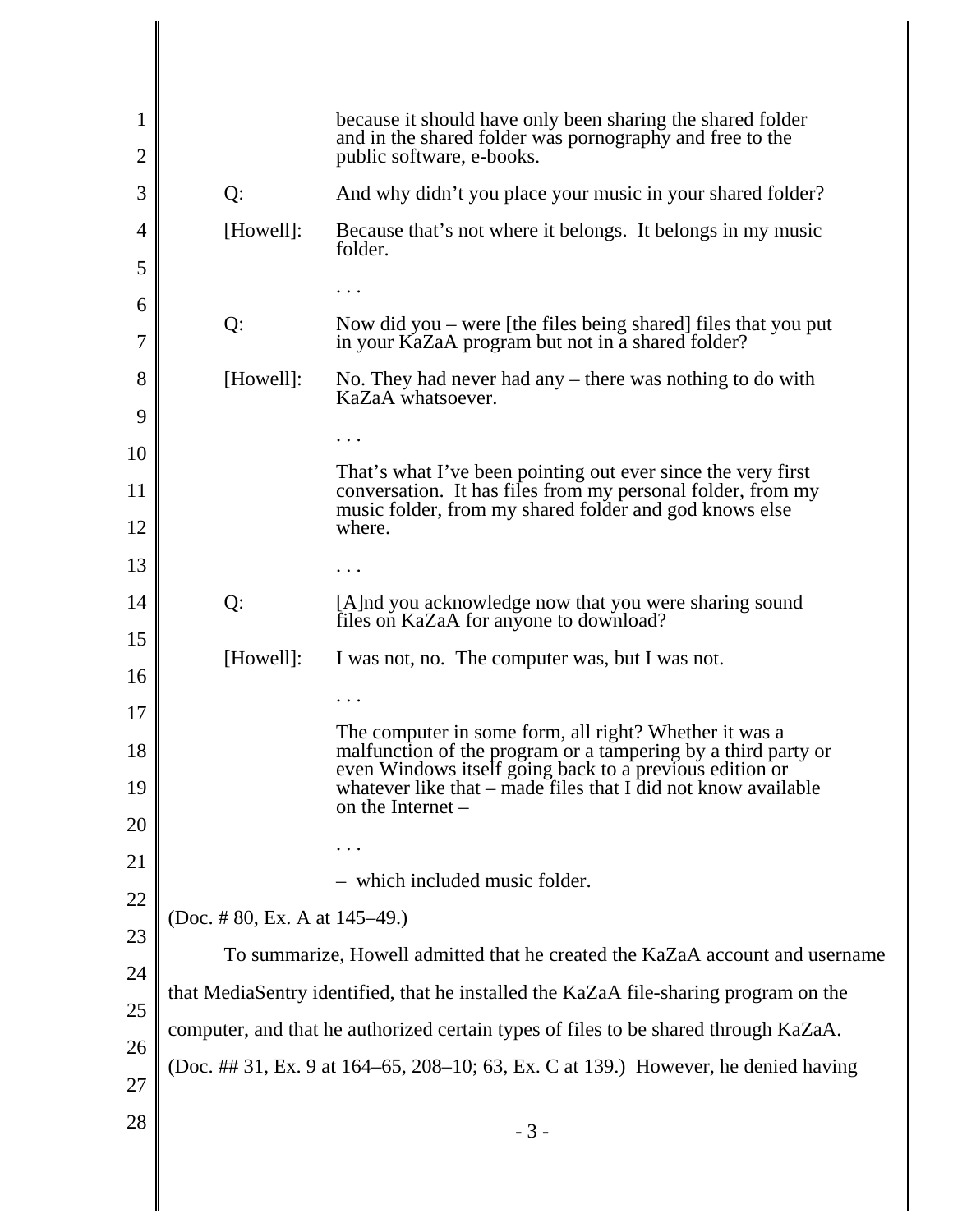1 2 3 4 5 6 7 8 9 10 11 placed the copyrighted sound recordings in the KaZaA shared folder or having otherwise authorized sharing of those files. (Doc. # 63, Ex. C at 170.) According to Howell, the screenshots taken by MediaSentry show that the KaZaA program was, without his authorization, granting public access to files on his computer that were not in the shared folder. (*Id.* at 173.) He also testified that there were other people who had access to the computer and the KaZaA user account that could be responsible for the recordings having been publicly available for download. (*Id.* at 99, 105, 162.) He further denied that he originally downloaded the copyrighted sound recordings through KaZaA. (Doc. # 80, Ex. A at 182–83.) Rather, he claimed to own compact discs containing the sound recordings at issue and to have copied the recordings to his computer for personal use. (*Id.* at 114–116.)

#### 12 **II. Standard of Review**

13 14 15 16 17 18 19 20 21 22 23 24 Rule 56(c), Fed. R. Civ. P., provides that summary judgment is proper when "the pleadings, depositions, answers to interrogatories, and admissions on file, together with affidavits, if any, show that there is no genuine issue as to any material fact and that the moving party is entitled to a judgment as a matter of law." A "genuine issue" of material fact will be absent if, "viewing the evidence and inferences which may be drawn therefrom in the light most favorable to the adverse party, the movant is clearly entitled to prevail as a matter of law." *Jones v. Halekulani Hotel, Inc.*, 557 F.2d 1308, 1310 (9th Cir. 1977); *see also Baldwin v. Trailer Inns, Inc.*, 266 F.3d 1104, 1111 (9th Cir. 2001). Any supporting facts presented by the parties must be admissible into evidence. Fed. R. Civ. P. 56(e). Conclusory and speculative testimony in affidavits and moving papers is insufficient to raise genuine issues of fact and to defeat summary judgment. *Thornhill Publ'g Co., Inc. v. GTE Corp.*, 594 F.2d 730, 738 (9th Cir. 1979).

25 26 27 The party seeking summary judgment bears the initial burden of informing the court of the basis for its motion and identifying those portions of the pleadings, depositions, answers to interrogatories, and admissions on file, together with the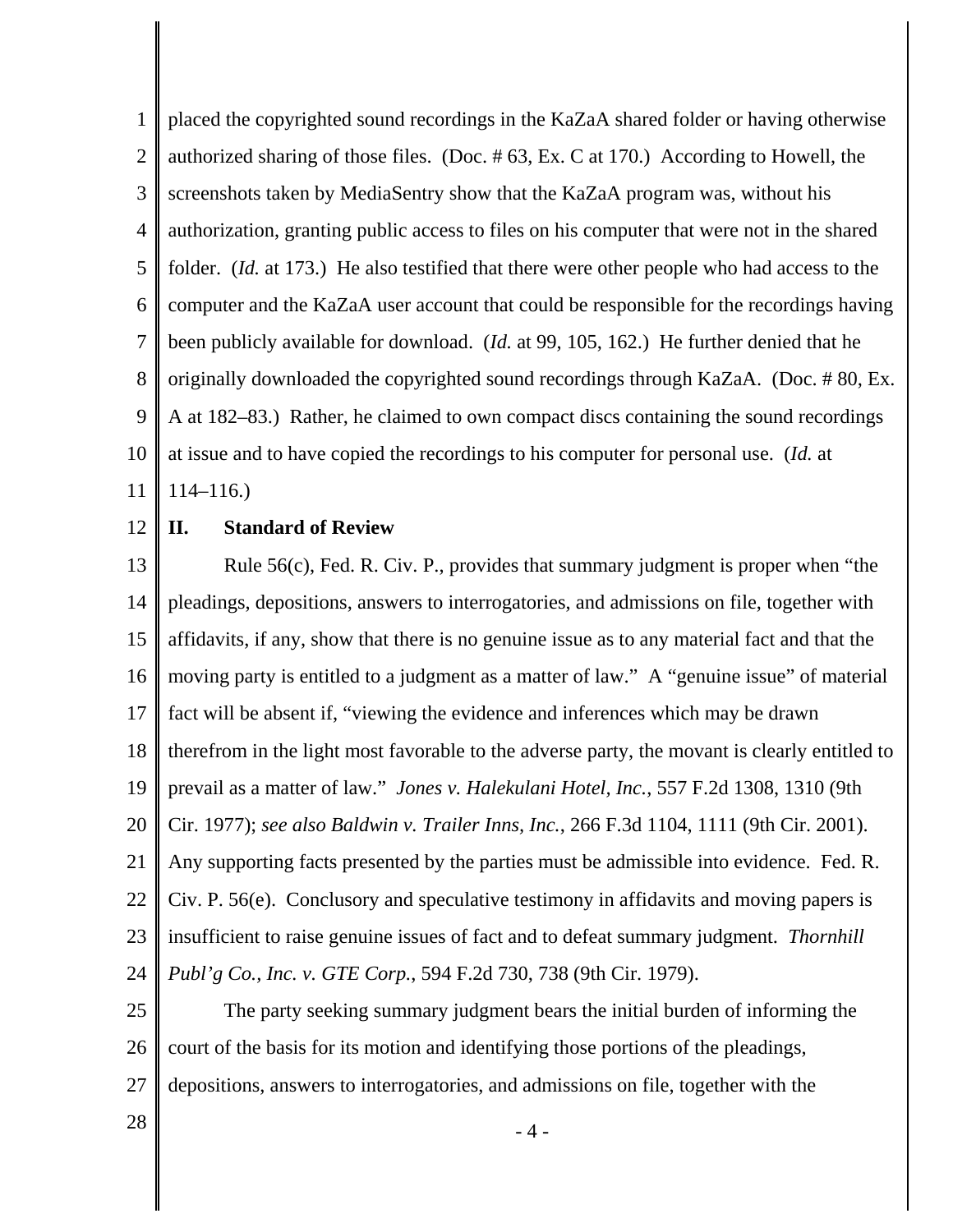1 2 3 4 5 6 7 8 9 10 affidavits, if any, which it believes demonstrate the absence of any genuine issue of material fact. *See Celotex Corp. v. Catrett*, 477 U.S. 317, 322–23 (1986). The nature of this responsibility varies, however, depending on whether the movant or the non-movant would bear the burden of persuasion at trial with respect to the issue at hand. If, as here, the burden of persuasion at trial would be on the party moving for summary judgment, that party may satisfy its initial burden of production only by showing that it would be "entitle[d] . . . to a directed verdict if the evidence went uncontroverted at trial." *Houghton v. South*, 965 F.2d 1532, 1536 (9th Cir. 1992); *cf. Berry v. Bunnell*, 39 F.3d 1056, 1057 (9th Cir. 1994) ("A directed verdict is proper when the evidence permits only one reasonable conclusion.").

11 12 13 14 15 16 17 18 19 20 21 22 23 24 Where the moving party has met its initial burden with a properly supported motion, the party opposing the motion "may not rest upon the mere allegations or denials of his pleading, but . . . must set forth specific facts showing that there is a genuine issue for trial." *Anderson v. Liberty Lobby, Inc.*, 477 U.S. 242, 248 (1986). Summary judgment is appropriate against a party who "fails to make a sufficient showing to establish the existence of an element essential to that party's case, and on which that party will bear the burden of proof at trial." *Celotex Corp.*, 477 U.S. at 322; *Matsushita Elec. Indus. Co. v. Zenith Radio Corp.*, 475 U.S. 574, 586 (1986) (nonmovant's showing of "some metaphysical doubt" as to material facts insufficient); *see also Citadel Holding Corp. v. Roven*, 26 F.3d 960, 964 (9th Cir. 1994). Summary judgment is not appropriate when the nonmoving party identifies or produces evidence from which a reasonable juror, drawing all inferences in favor of the nonmoving party, could return a verdict in the nonmoving party's favor. *United States v. Shumway*, 199 F.3d 1093, 1103–04 (9th Cir. 1999).

25 **III. Analysis**

26 27 Under 17 U.S.C. § 501(a), "[p]laintiffs must satisfy two requirements to present a prima facie case of direct infringement: (1) they must show ownership of the allegedly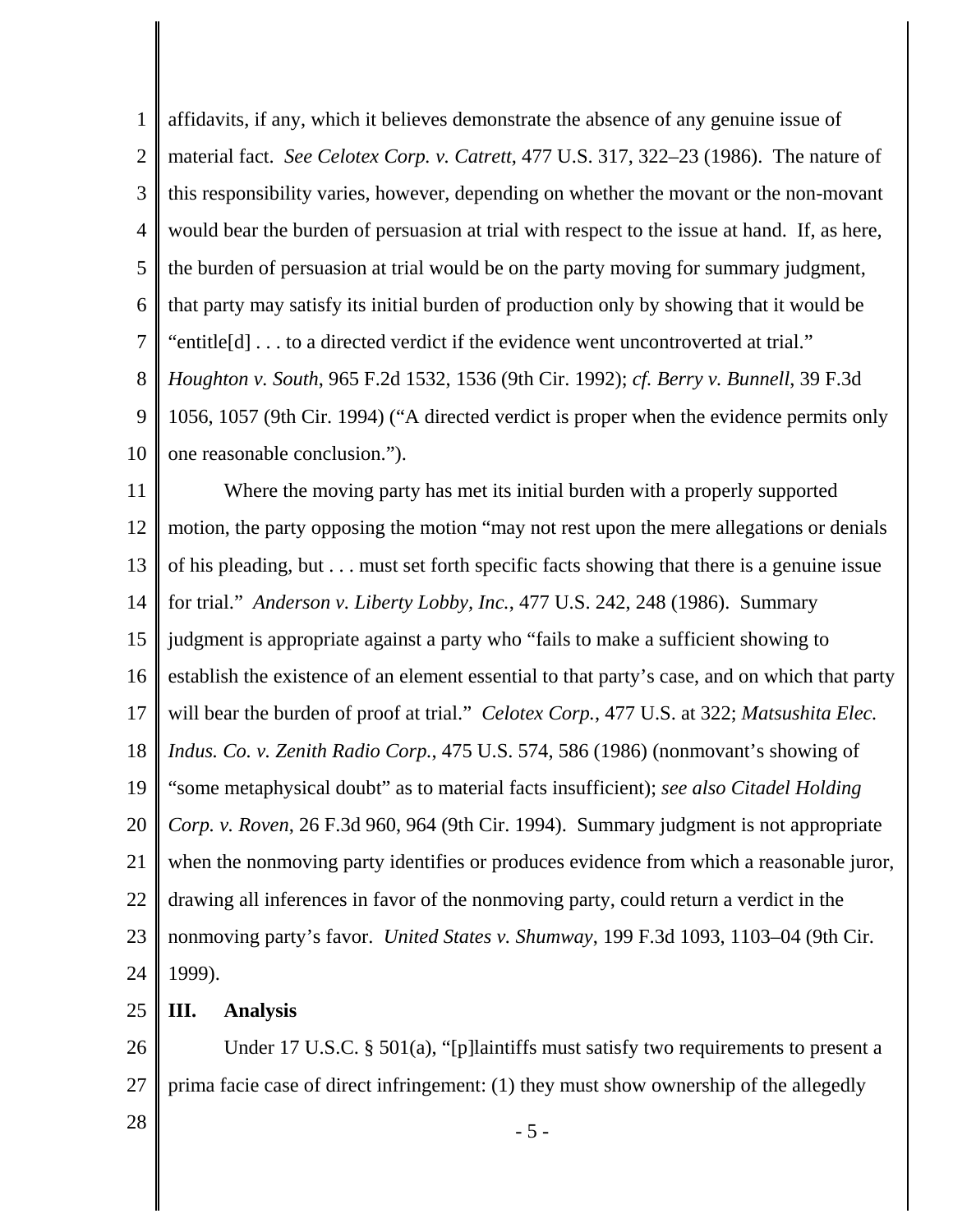1 2 3 infringed material and (2) they must demonstrate that the alleged infringers violate at least one exclusive right granted to copyright holders under 17 U.S.C. § 106." *A&M Records, Inc. v. Napster, Inc.*, 239 F.3d 1004, 1013 (9th Cir. 2001).

4

# **A. Plaintiffs Have Established Copyright Ownership**

5 6 7 8 9 10 11 The recording companies' ownership of valid copyrights to the sound recordings is not in dispute. Affidavits establish that they held valid, registered copyrights effective prior to the date on which the sound recordings were found in the "jeepkiller@kazaa" shared folder. (Doc. # 31, Ex. 4–7.) In his deposition, Howell stated that he "[did not] agree with the law" that the recording companies own the copyrights, but he also "[did not] dispute that they own them." (Doc. # 31, Ex. 9 at 252.) Thus, the first element of the recording companies' claim of copyright infringement has been satisfied.

12

## **B. Plaintiffs Have Not Established Unlawful Distribution**

13 14 15 16 17 18 19 20 21 22 23 24 25 26 27 Section 106(3) of the Copyright Act of 1976 grants to "the owner of copyright ... the exclusive rights to . . . distribute copies or phonorecords of the copyrighted work to the public by sale or other transfer of ownership, or by rental, lease, or lending." 17 U.S.C. § 106(3). The statute does not define the term "distribute," so courts have interpreted the term in light of the statute's plain meaning and legislative history. The general rule, supported by the great weight of authority, is that "infringement of [the distribution right] requires an actual dissemination of either copies or phonorecords." *Nat'l Car Rental Sys. v. Computer Assocs. Int'l, Inc.*, 991 F.2d 426, 434 (8th Cir. 1993). *See also Perfect 10, Inc. v. Amazon.com, Inc.*, 487 F.3d 701, 718 (9th Cir. 2007) ("[T]he district court's conclusion [that distribution requires an 'actual dissemination'] is consistent with the language of the Copyright Act."); *London-Sire Records, Inc. v. Doe 1*, No. 04cv12434-NG, \_\_\_\_ F. Supp. 2d \_\_\_\_, 2008 WL 887491, at \*10 (D. Mass. Mar. 31, 2008); *Musical Prods., Inc. v. Roma's Record Corp.*, No. 05-CV-5903(FB)(VVP), 2007 U.S. Dist. LEXIS 16064, at \*3, 2007 WL 750319, at \*1 (E.D.N.Y. Mar. 7, 2007); *In re. Napster, Inc. Copyright Litig.*, 377 F.Supp. 2d 796, 802 (N.D. Cal. June 1, 2005) (listing

 $28 \t - 6 -$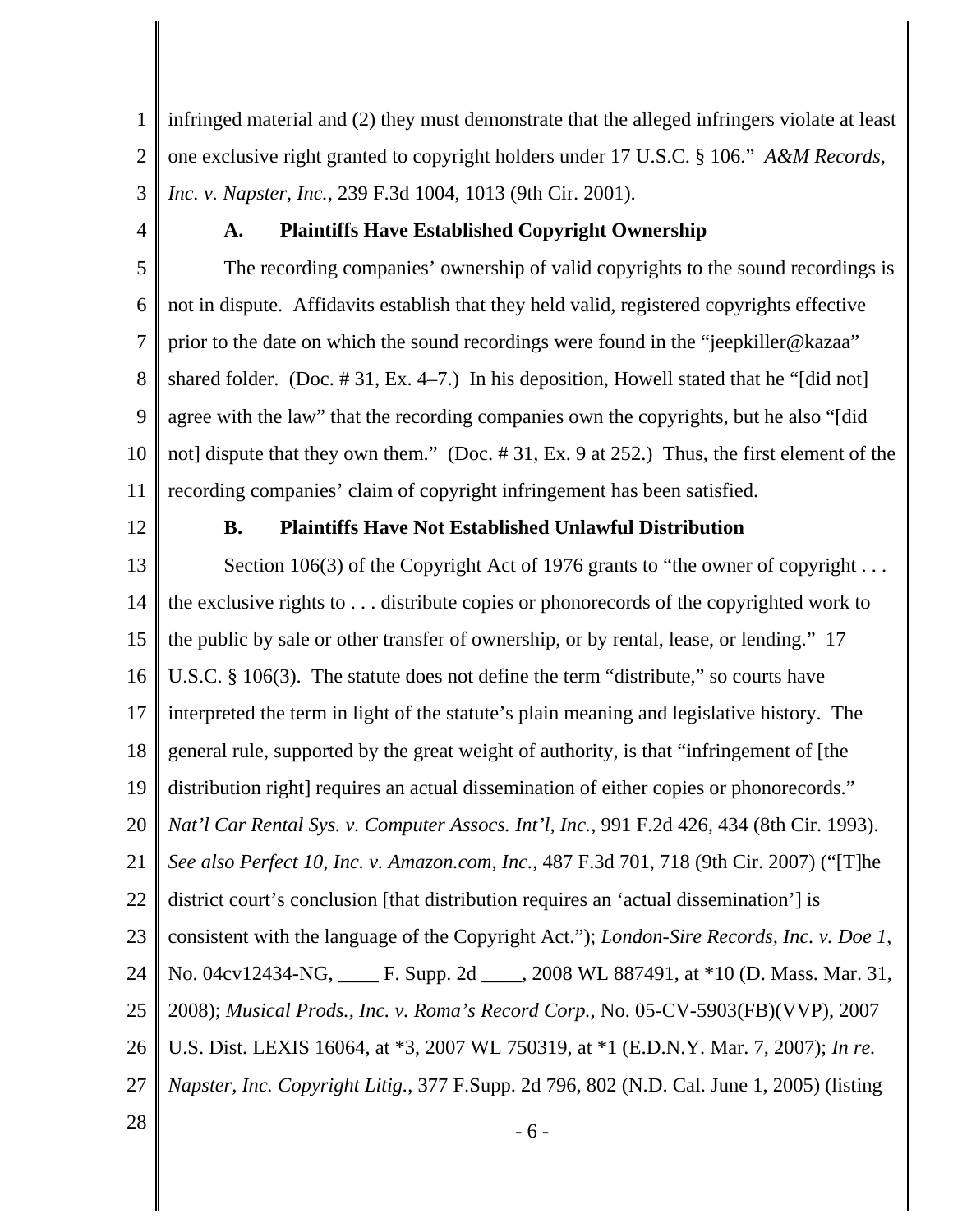1 2 3 4 5 6 7 8 9 10 authority "that supports [the] view that distribution of a copyrighted work requires the transfer of an identifiable copy of that work."); *Paramount Pictures Corp. v. Labus*, 1990 U.S. Dist. LEXIS 11754, at \*14, 1990 WL 120642, at \*4 (W.D. Wis. Mar. 23, 1990); 2 DAVID NIMMER & MELVILLE B. NIMMER, NIMMER ON COPYRIGHT § 8.11[A], at 8-149 (2007) ("Infringement of [the distribution right] requires an actual dissemination of either copies or phonorecords."); 4 WILLIAM F. PATRY, PATRY ON COPYRIGHT § 13:9, at 13-13 (2007) ("Without actual distribution of copies of the [work], there is no violation of the distribution right."); 2 PAUL GOLDSTEIN, GOLDSTEIN ON COPYRIGHT § 7.5.1, at 7:125 to 7:126 (3d ed. 2005) ("[A]n actual transfer must take place; a mere offer for sale will not infringe the right.").

11 12 13 14 15 16 17 The recording companies have provided evidence that their own investigator downloaded 12 of the copyrighted sound recordings from Howell's computer. They have provided no evidence that their investigator or any KaZaA user ever downloaded any of the other 42 copyrighted sound recordings. Nevertheless, the recording companies argue that such evidence is unnecessary to prove a violation of their distribution rights under § 106(3). They assert that Howell violated their distribution right in the sound recordings merely by making them available for the public to copy.

18

## **1. Merely making a copy available does not constitute distribution**

19 20 21 22 23 24 25 26 The recording companies primarily rely upon the decision of the Court of Appeals for the Fourth Circuit in *Hotaling v. Church of Jesus Christ of Latter-Day Saints*, 118 F.3d 199 (4th Cir. 1997). *Hotaling* involved a library that made several unlawful copies of the plaintiff's copyrighted work and sent them to its branch offices around the country. *Id.* at 201. The public was unable to check out the unlawful copies because they were in microfiche form, but could use them within the libraries. *Id.* at 205. The library did not keep records on the public's use of noncirculating microfiche, so the plaintiff was unable to prove that anyone had actually used the unlawful copies. The defendant library

- 27
-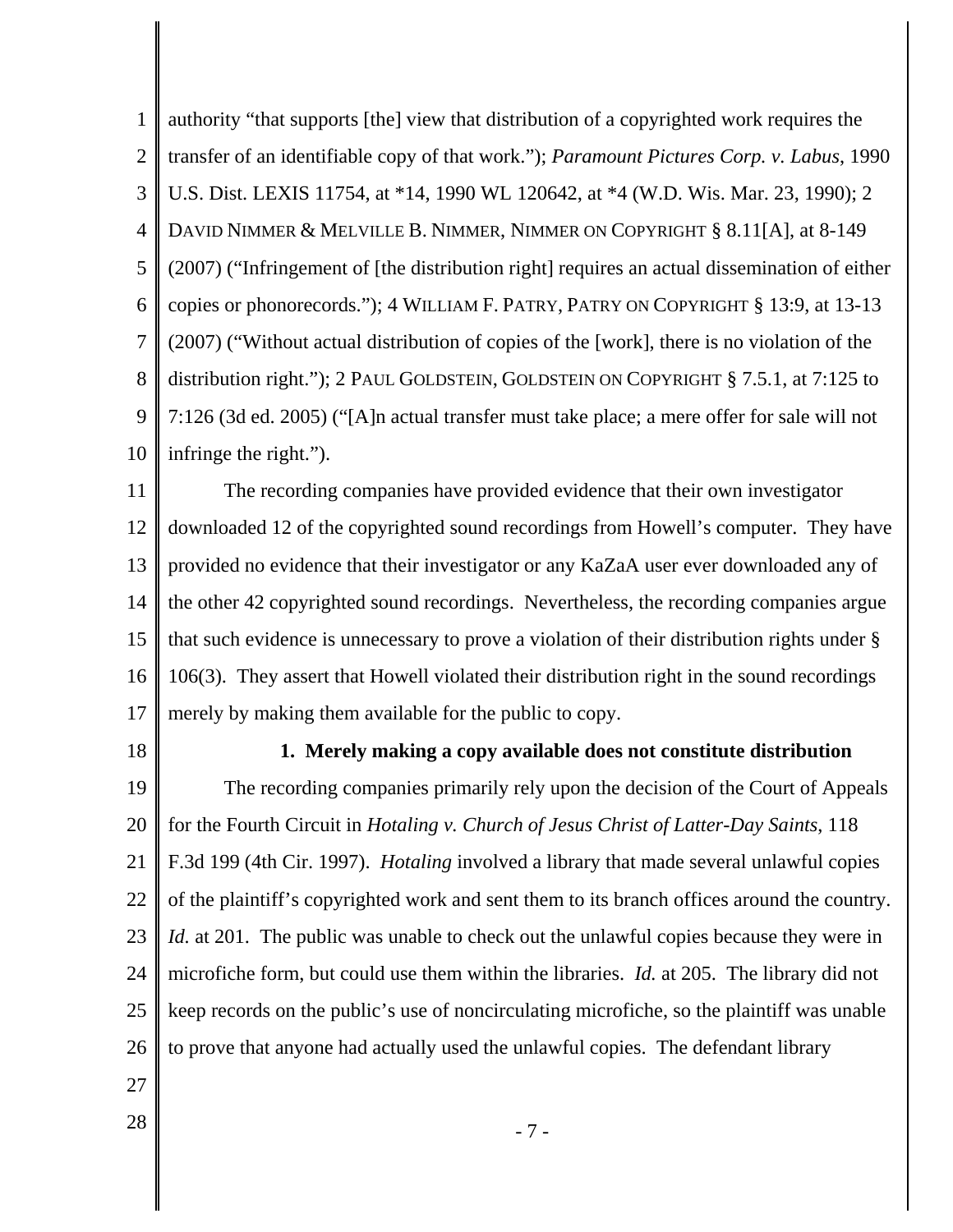1 2 therefore argued that, at most, the plaintiff had proven only an offer to distribute the copyrighted material, not actual distribution. *Id.* at 203.

3 4 5 6 7 8 9 10 11 12 13 14 The court disagreed. It acknowledged that ordinarily "a party must show that an unlawful copy was disseminated 'to the public.'" *Id.* (citing *Nat'l Car Rental Sys.*, 991 F.2d at 434; 2 NIMMER, supra, § 8.11[A] (1996)). In the library's case, however, proof of specific instances of use by the public was "impossible to produce because the infringing library ha[d] not kept records of public use." *Id.* at 204. If the court were to require proof of specific instances of public use in that situation, "a copyright holder would be prejudiced by a library that does not keep records of public use, and the library would unjustly profit by its own omission." *Id.* at 203. The court thought it important that the plaintiff had already proven that the library made unlawful copies and placed them in its branch libraries. It deemed the library to have distributed those unlawful copies when it "list[ed] the work in its index or catalog system, and [made] the work available to the borrowing or browsing public." *Id.*

15 16 17 18 19 20 21 22 23 24 Our circuit has not applied *Hotaling* to impose directly liability on persons making unauthorized copies of copyrighted works available to the public through online filesharing systems. The recording companies point to language in *A&M Records, Inc. v. Napster, Inc.*, where the court stated that "Napster users who upload file names to the search index for others to copy violate plaintiffs' distribution rights." 239 F.3d at 1014. The court cited no precedent and offered no analysis in explanation of that statement. Its review of the issue was cursory because neither party disputed that Napster users were using the system to disseminate actual, unauthorized copies of copyrighted works to the public. *Id.* The central issue in the case was secondary liability for the creators of the Napster file-sharing system.

25 26 27 In a later case, *Perfect 10, Inc. v. Amazon.com, Inc.*, the court grouped the holdings of *Hotaling* and *Napster* together based upon a factual similarity; in both cases "the owner of a collection of works . . . [made] them available to the public." 487 F.3d at

 $28 \text{ }$  - 8 -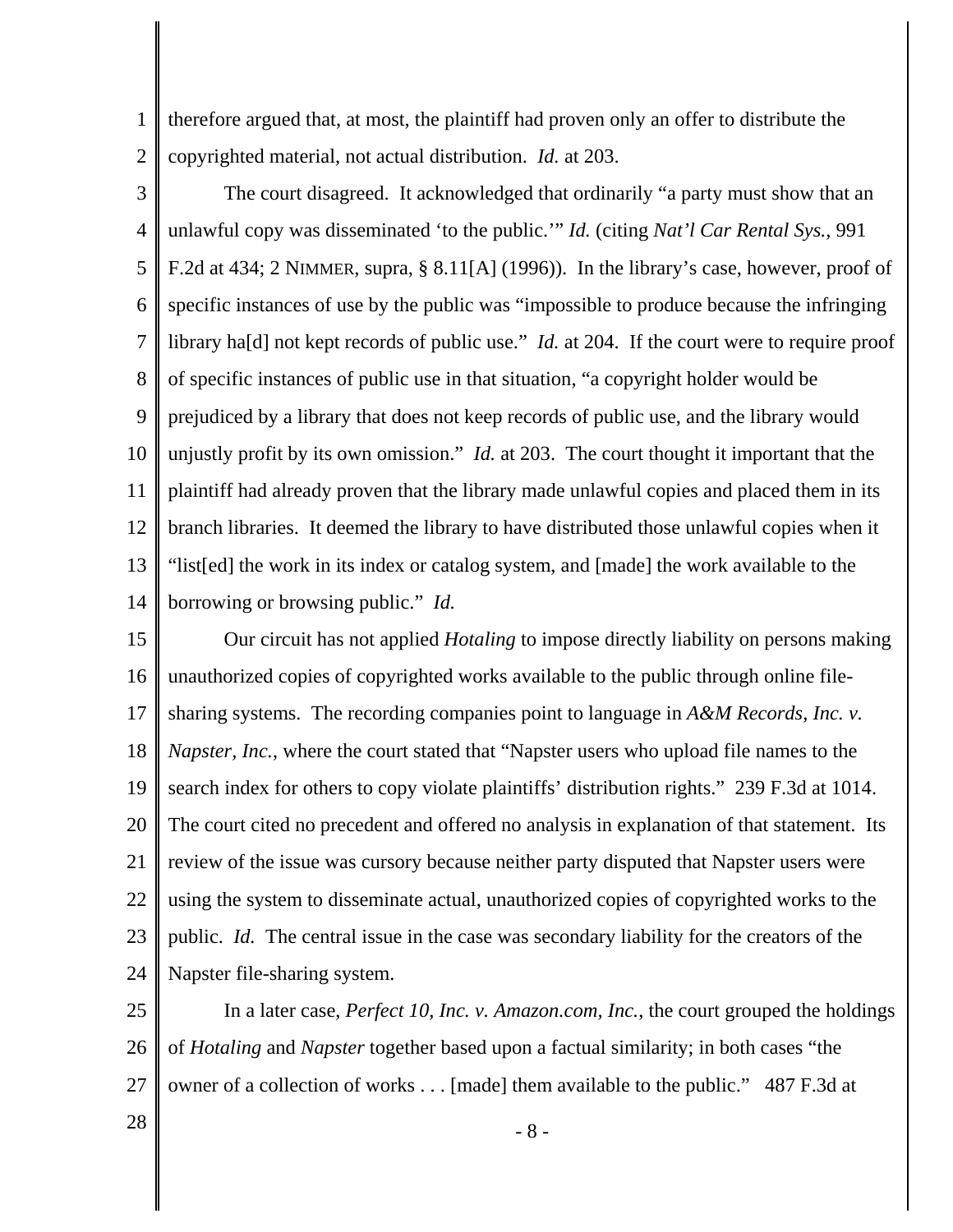1 2 3 4 5 6 7 8 718. Only in such a situation could the holding of *Hotaling* potentially apply to relieve the plaintiff of the burden to prove actual dissemination of an unlawful copy of the work. The defendant in the case did not own a collection of copyrighted works or communicate them to the public, so the court found *Hotaling* inapplicable. However, the court did hold that "the district court's conclusion [that distribution requires an 'actual dissemination'] is consistent with the language of the Copyright Act." *Id.* That holding contradicts *Hotaling* and casts doubt on the single unsupported line from *Napster* upon which the recording companies rely.

9 10 11 12 13 14 15 16 17 18 19 20 21 22 23 24 25 26 27 District courts have struggled to determine whether the requirement to prove actual dissemination or *Hotaling* should apply to cases of alleged copyright infringement through online file-sharing. *Interscope Records v. Leadbetter*, No. C05-1149-MJP-RSL, 2007 U.S. Dist. LEXIS 29818, at \*9–13, 2007 WL 1217705, at \*3–4 (W.D. Wa. Apr. 23, 2007) (noting but declining to resolve the tension). The majority of district courts have rejected the recording companies' "making available" theory because *Hotaling* is inconsistent with the Copyright Act. *Elektra Entm't Group, Inc. v. Barker*, No. 05-CV-7340 (KMK), 2008 U.S. Dist. LEXIS 25913, at \*25, 2008 WL 857527, at \*6 (S.D.N.Y. Mar. 31, 2008) ("Respectfully, *Hotaling* did not cite any precedent in holding that making copyrighted works available to the public constitutes infringement . . . [its] interpretation, even if sound public policy, is not grounded in the statute.); *London-Sire Records, Inc.*, 2008 WL 887491, at \*9 (noting a "lacuna in the Fourth Circuit's reasoning" because "[i]t is a 'distribution' that the statute plainly requires"); *In re. Napster, Inc. Copyright Litig.*, 377 F. Supp. 2d at 803 (declining to apply *Hotaling* because it is contrary to the weight of authority and "inconsistent with the text and legislative history of the Copyright Act of 1976"); *Arista Records, Inc. v. MP3Board, Inc.*, 00 Civ. 4660 (SHS), 2002 U.S. Dist. LEXIS 16165, at \*13–14, 2002 WL 1997918, at \*4 (S.D.N.Y. Aug. 29, 2002) (declining to apply *Hotaling* because the record

 $28 \t - 9 -$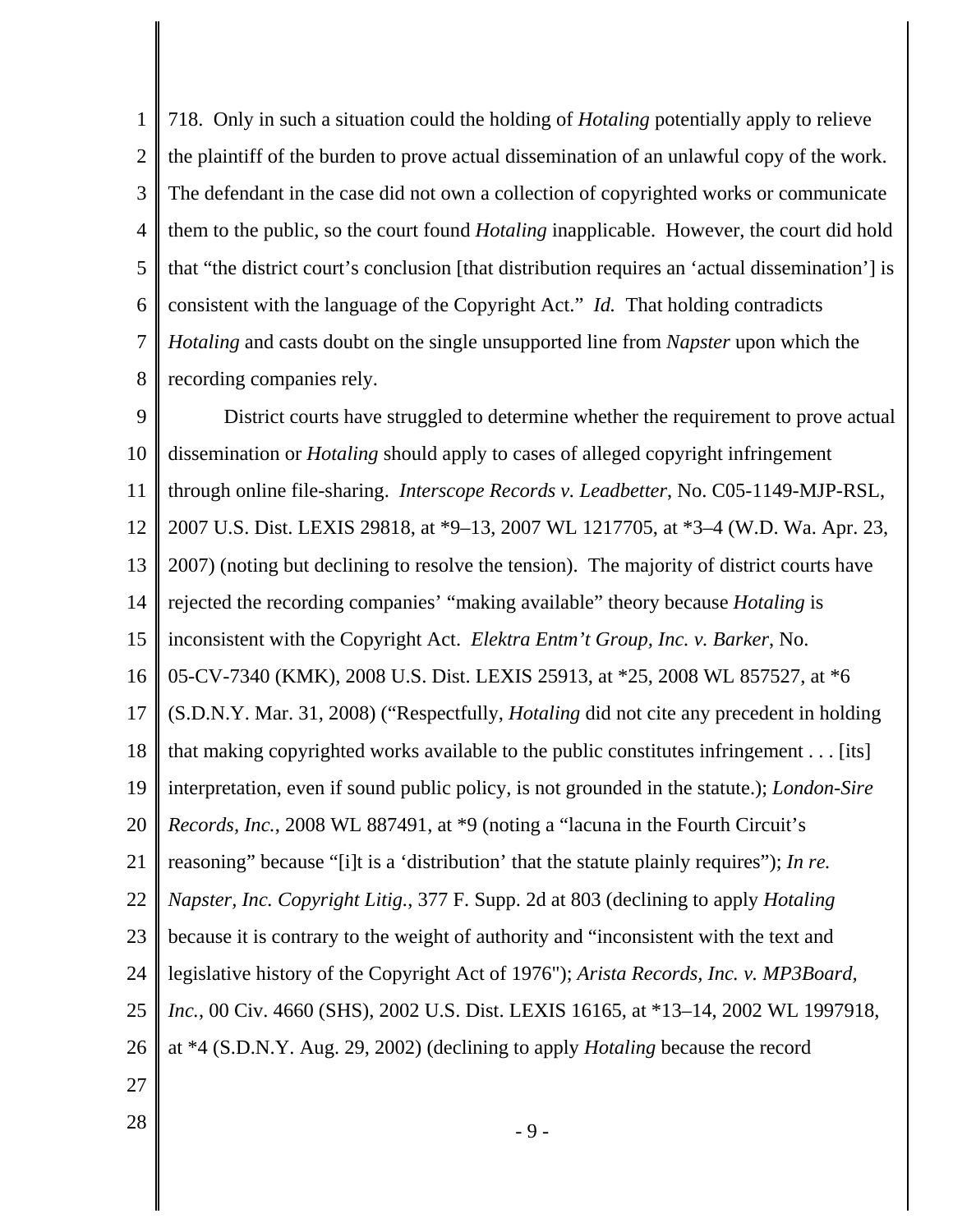1 2 companies had not shown that proof of particular instances of use by the public was "impossible to produce".

3 4 5 6 7 8 9 10 11 12 13 14 15 16 17 18 19 Two courts have concluded that making a work available on a file-sharing network does constitute distribution. *Universal City Studios Prods. LLP v. Bigwood*, 441 F. Supp. 2d 185, 190–91 (D. Me. 2006); *Motown Record Co. v. DePietro*, No. 04-CV-2246, 2007 U.S. Dist. LEXIS 11626, at \*12, 2007 WL 576284, at \*3 (E.D. Pa. Feb. 16, 2007). More frequently, courts have refused to grant defendants' motions to dismiss where the plaintiffs did not prove actual distribution, but have stopped short of approving the "making available" theory. *See, e.g.*, *Interscope Records v. Duty*, No. 05-CV-3744-PHX-FJM, 2006 U.S. Dist. LEXIS 20214, at \*8 n.3, 2006 WL 988086, at \*3 n.3 (D. Ariz. Apr. 14, 2006) ("To be clear, we do not conclude that the mere presence of copyrighted sound recordings in Duty's share file constitutes copyright infringement. We have an incomplete understanding of the Kazaa technology at this stage."); *Arista Records LLC. v. Greubel*, 453 F. Supp. 2d 961, 971 (N.D. Tx. 2006) (denying the motion to dismiss "[g]iven that the complaint must be liberally construed in favor of Plaintiffs at this stage of the proceedings."); *Warner Bros. Records, Inc. v. Payne*, No. W-06-CA-051, 2006 U.S. Dist. LEXIS 65765, at \*11, 2006 WL 2844415, at \*4 (W.D. Tx. 2006) ("[T]he Court is not prepared at this stage of the proceedings to rule out the Plaintiffs' 'making available' theory as a possible ground for imposing liability.").

20 21 22 23 24 25 26 27 The court agrees with the great weight of authority that  $\S 106(3)$  is not violated unless the defendant has actually distributed an unauthorized copy of the work to a member of the public. The statute provides copyright holders with the exclusive right to distribute "copies" of their works to the public "by sale or other transfer of ownership, or by rental, lease, or lending." 17 U.S.C. § 106(3). Unless a copy of the work changes hands in one of the designated ways, a "distribution" under § 106(3) has not taken place. Merely making an unauthorized copy of a copyrighted work available to the public does not violate a copyright holder's exclusive right of distribution.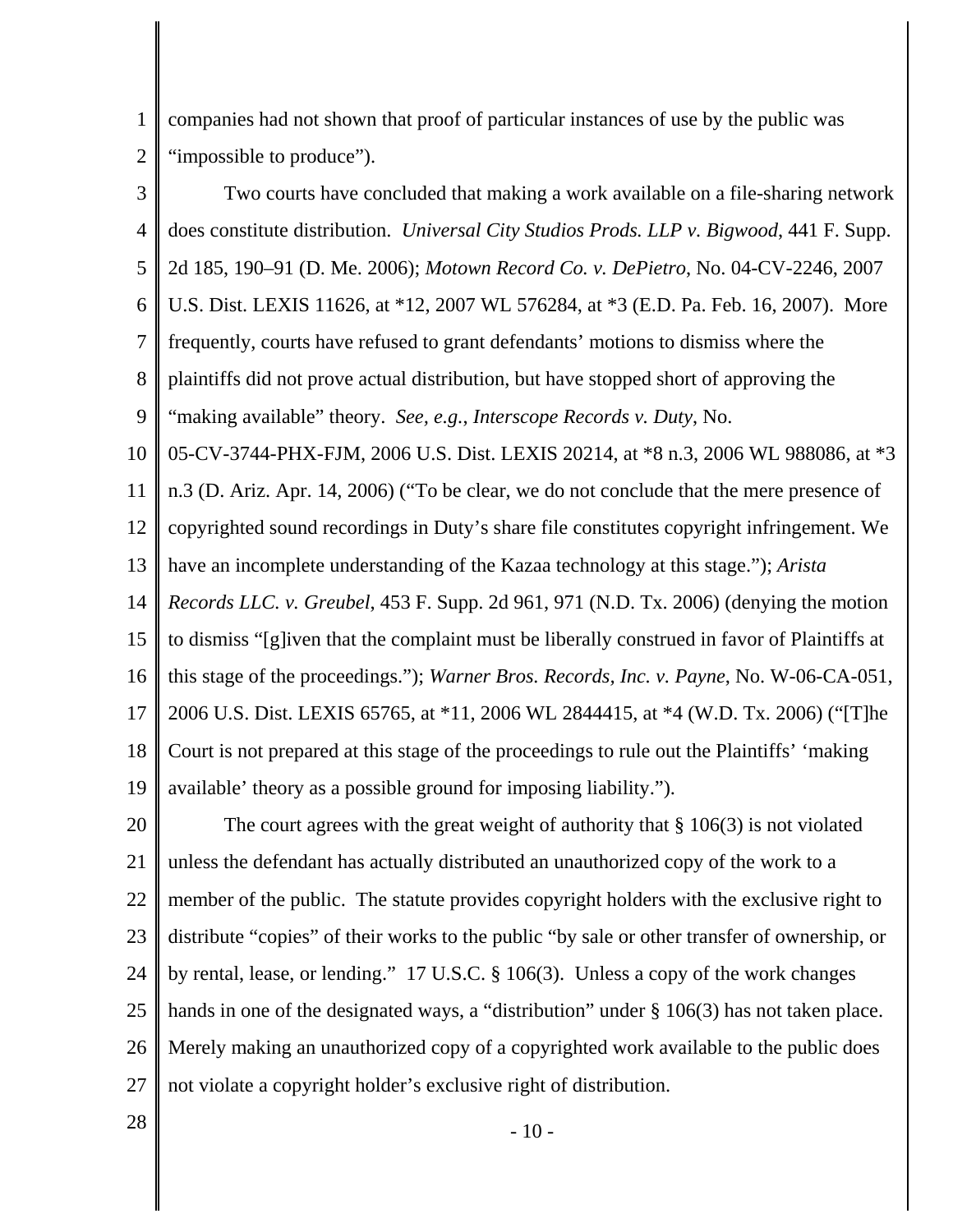1 2 3 4 5 6 7 8 9 10 11 12 As *Hotaling* seems to suggest, evidence that a defendant made a copy of a work available to the public might, in conjunction with other circumstantial evidence, support an inference that the copy was likely transferred to a member of the public. *See London-Sire Records, Inc.*, 2008 WL 887491, at \*10 ("The Court can draw from the Complaint and the current record a reasonable inference . . . that where the defendant has completed all the necessary steps for a public distribution, a reasonable fact-finder may infer that the distribution actually took place."); PATRY, supra, § 13:9 at 13-15 ("The majority's decision [in *Hotaling*] can be saved only if it is read to rest on an evidentiary probability that there had been an actual loan of the copy."). On its own, however, it does not prove that the copy changed hands. It only shows that the defendant attempted to distribute the copy, and there is no basis for attempt liability in the statute, no matter how desirable such liability may be as a matter of policy.

13

#### **2. An offer to distribute does not constitute distribution**

14 15 16 17 18 19 20 21 The recording companies disagree, arguing that although the term "distribution" is not explicitly defined by the statute, it is synonymous with the term "publication," which the statute defines to include "[t]he offering to distribute copies or phonorecords to a group of persons for purposes of further distribution, public performance, or public display." 17 U.S.C. § 101. Therefore, the argument goes, if Howell offered to distribute the copyrighted works to the public for purposes of further distribution, he distributed the works within the meaning of § 106(3). Some support for equating the two terms does exist.

22 23 24 25 26 27 The Supreme Court has observed that  $\S 106(3)$  "recognized for the first time a distinct statutory right of first publication, which had previously been an element of the common-law protections afforded unpublished works." *Harper & Row Publishers, Inc. v. Nation Enters.*, 471 U.S. 539, 552 (1985). The Court noted that the legislative history of the statute confirms that "Clause (3) of section 106 establishes the exclusive right of publications." *Id.* (quoting H.R. No. 94-1476, at 62 (1976)). Relying on these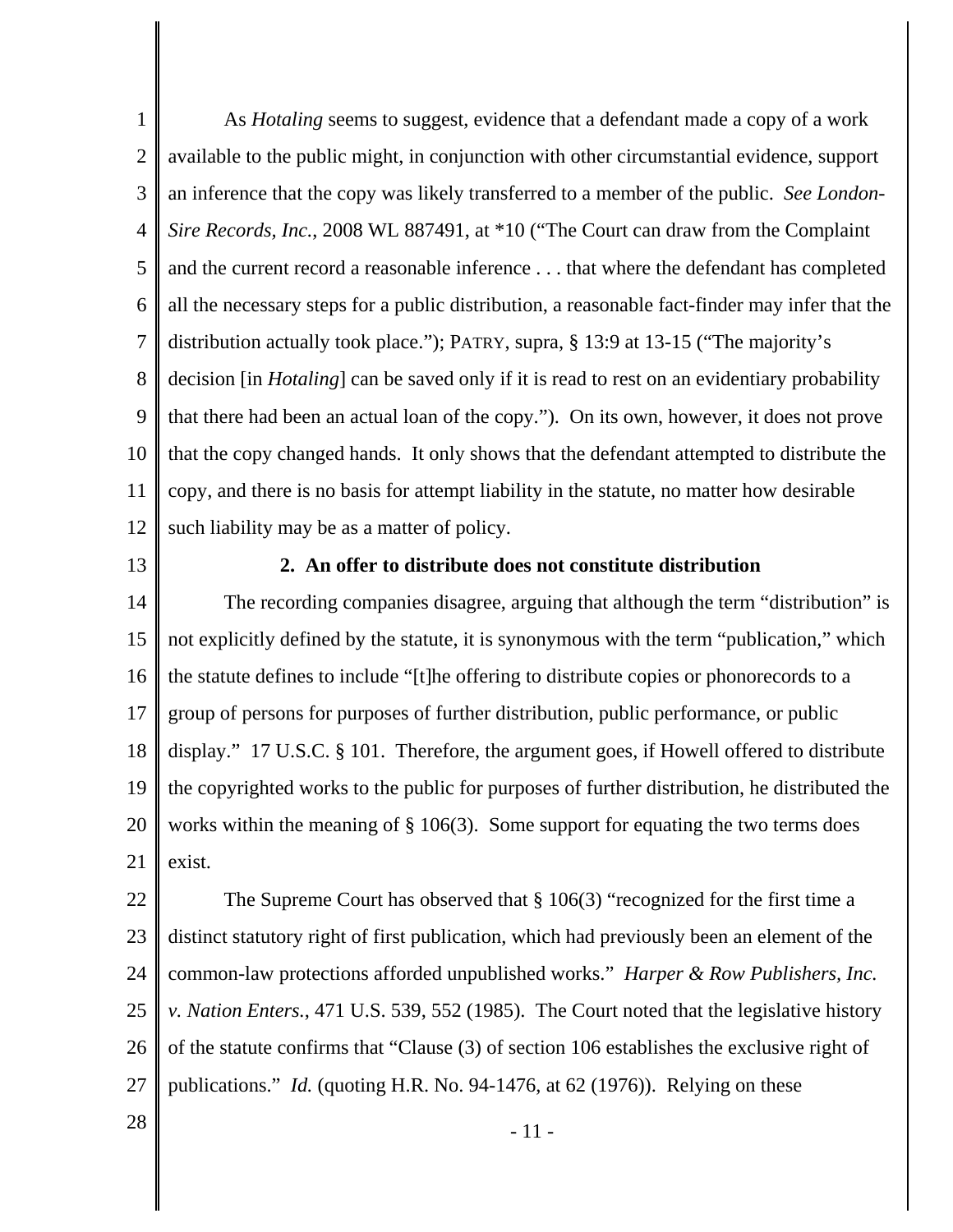1 2 3 4 5 6 7 8 9 10 11 12 13 14 15 authorities, several courts have held that the terms publication and distribution are synonymous, so where a defendant's act fulfills the definition of "publication" provided by the statute, it also constitutes a "distribution" under § 106(3). *See Agee v. Paramount Communs.*, 59 F.3d 317, 325 (2nd Cir. 1995); *Ford Motor Co. v. Summit Motor Prods., Inc.*, 930 F.2d 277, 299 (3rd Cir. 1991); *Barker*, 2008 U.S. Dist. LEXIS 25913, at \*18, 2008 WL 857527, at \*5; *Atl. Recording Corp. v. Anderson*, Civil Action No. H-06-3578, slip op. at 12–13 (S.D. Tex. Mar. 12, 2008); *Payne*, 2006 U.S. Dist. LEXIS 65765, at \*11, 2006 WL 2844415, at \*4; *In re. Napster*, 377 F. Supp. 2d at 803–04. However, the definition of "publication" provided by the statute is essentially a codification of case law concerning the effect of first publication on an author's intellectual property rights. *John G. Danielson, Inc. v. Winchester-Conant Props., Inc.*, 322 F.3d 26, 36 (1st Cir. 2003) (citing 1 NIMMER, supra, § 4.04 (2001)); *Siegel v. Time Warner Inc.*, 496 F. Supp. 2d 1111, 1150 (C.D. Cal. 2007). It is not clear that the terms "publication" and "distribution" are synonymous outside the context of first publication, which was the subject of discussion in *Harper & Row*.

16 17 18 19 20 21 22 23 24 25 26 As one court has put it, the definition of publication in § 101 of the statute makes clear that all distributions to the public are publications, but it does not state that all publications are distributions. *London-Sire Records, Inc.*, 2008 WL 887491, at \*10. The statute's definition of "publication" includes "distribution of copies . . . to the public" and "offering to distribute copies . . . for purposes of further distribution." The inverse proposition, that all "publications" are "distributions," appears nowhere in the statute or the legislative history. Moreover, the definition of "publication" in § 101 is truly unhelpful in explicating the meaning of the term "distribution" used in  $\S$  106(3). Read as the record companies suggest, the definition would state that a "distribution" is a "distribution" or an "offering to distribute." One cannot assume that the terms are absolutely synonymous in the face of such an unsatisfactory definition.

- 27
-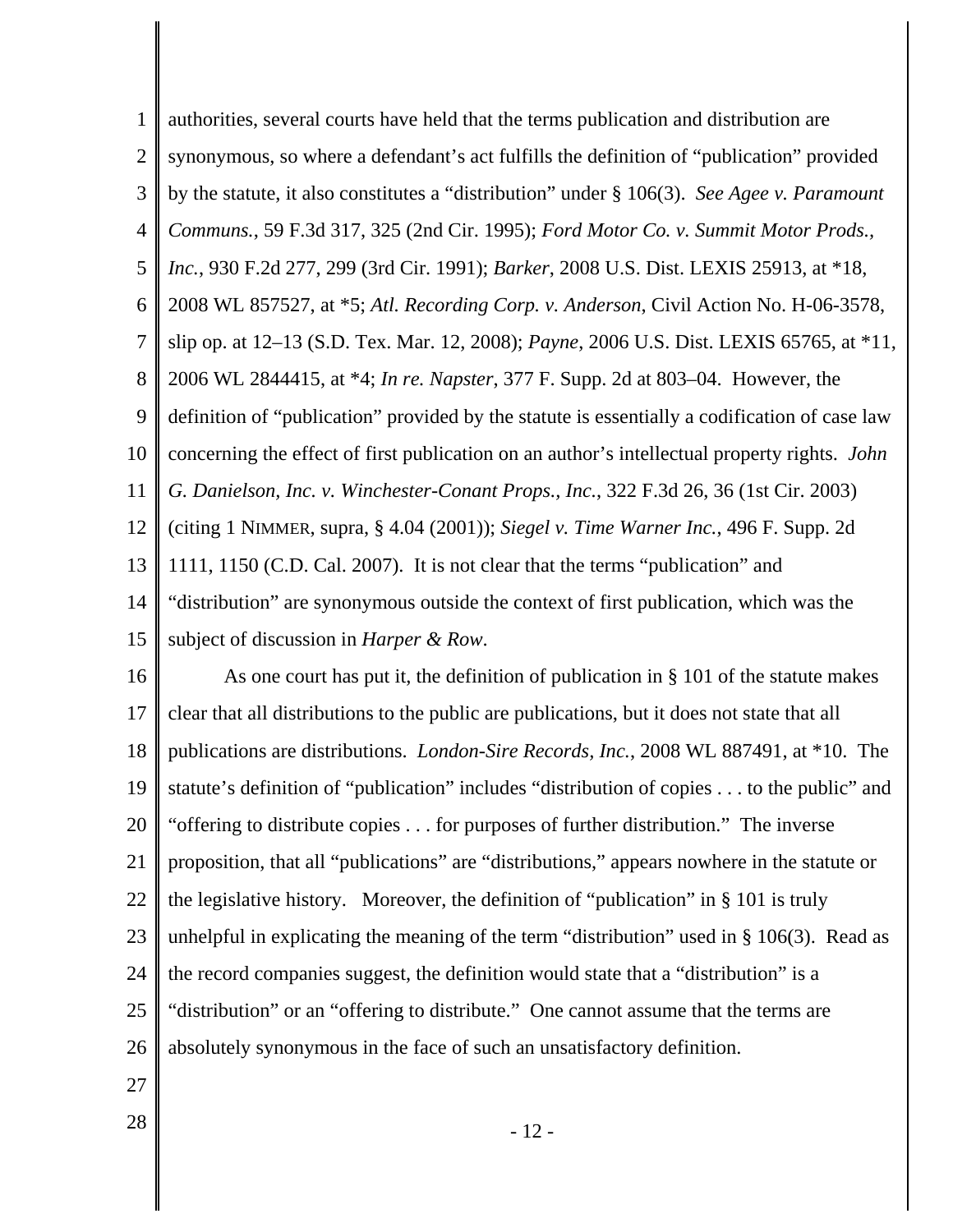1 2 3 4 5 6 7 8 9 10 11 12 13 14 15 16 17 The scope of the term distribution is only defined within  $\S 106(3)$  itself, as a "sale" or other transfer of ownership" or a "rental, lease, or lending" of a copy of the work. The plain meaning of that section requires an identifiable copy of the work to change hands in one of the prescribed ways for there to be a distribution. It is untenable that the definition of a different word in a different section of the statute was meant to expand the meaning of "distribution" and liability under § 106(3) to include offers to distribute. Courts should not impute such an oblique method to Congress. Rather, courts are to give meaning to Congress' choice to use the word "distribution" in § 106(3) rather than the expressly defined term "publication." *See Padash v. INS*, 358 F.3d 1161, 1169 n.7 (9th Cir. 2004) (refusing to "import the definition" of one term onto another because "the use of different words or terms within a statute demonstrates that Congress intended to convey a different meaning for those words"). A plain reading of the statute indicates that a publication can be either a distribution or an offer to distribute for the purposes of further distribution, but that a distribution must involve a "sale or other transfer of ownership" or a "rental, lease, or lending" of a copy of the work. The recording companies have not proved an actual distribution of 42 of the copyrighted sound recordings at issue, so their motion for summary judgement fails as to those recordings.

18

#### **3. Howell may not be responsible for any distribution**

19 20 21 22 23 24 25 26 27 The recording companies' investigator, MediaSentry, did download 12 of the copyrighted sound recordings from Howell's computer. The recording companies assert that they have proven actual distribution for at least those 12 recordings. Amicus curiae, Electronic Frontier Foundation ("EFF"), responds that a copyright owner cannot infringe its own copyright, so its agent also cannot infringe the copyright owner's rights when acting on the owner's behalf. But the recording companies obviously did not intend to license MediaSentry to authorize distribution or to reproduce copies of their works. Rather, "the investigator's assignment was part of [the recording companies'] attempt to stop [Howell's] infringement," and therefore the 12 copies obtained by MediaSentry are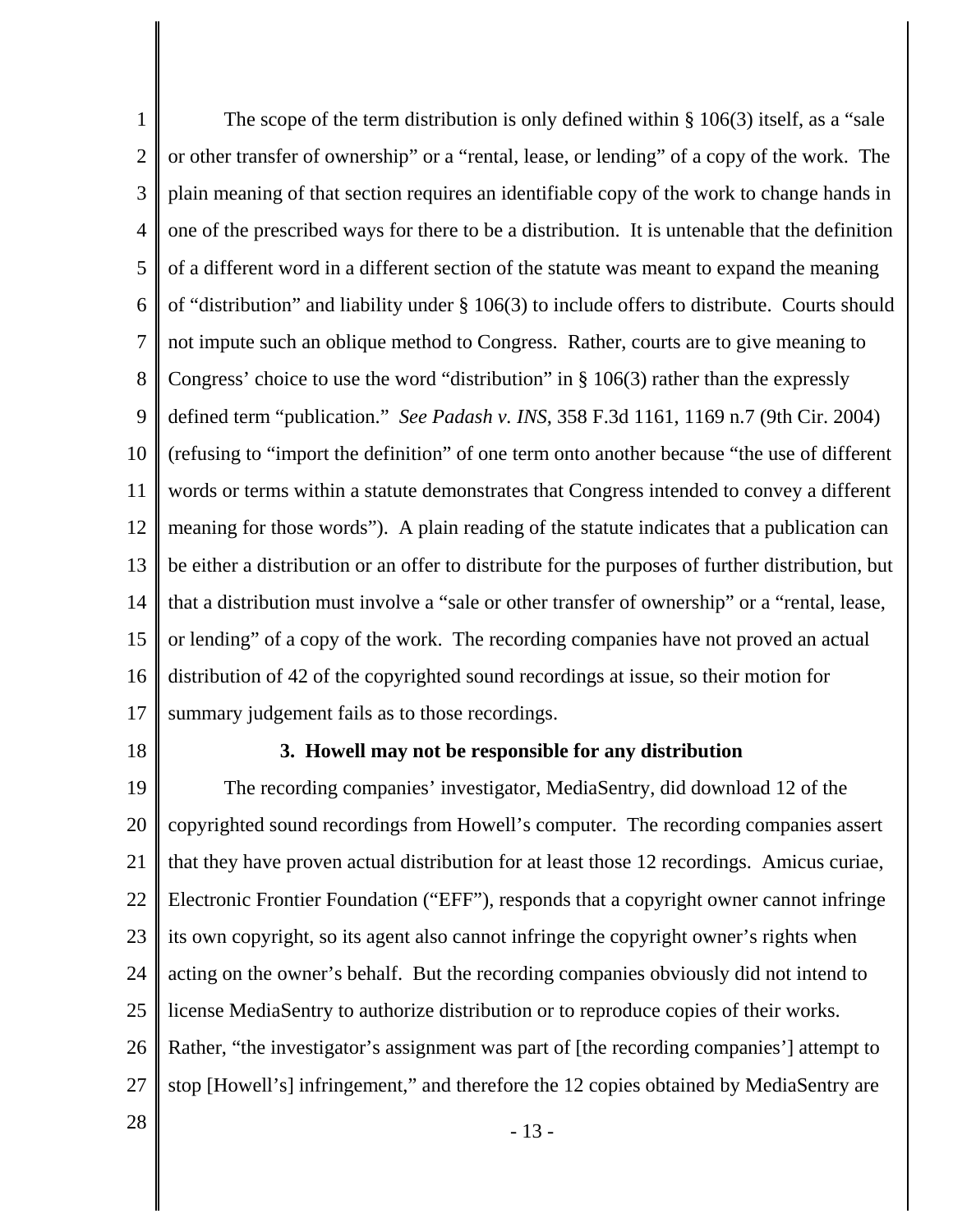1 2 3 4 5 6 7 8 9 10 11 12 13 unauthorized. *Olan Mills, Inc. v. Linn Photo Co.*, 23 F.3d 1345, 1348 (8th Cir. 1994) (citing other instances of "investigative schemes that have been upheld in other copyright enforcement cases"). *See also Leadbetter*, 2007 U.S. Dist. LEXIS 29818, at \*12–13, 2007 WL 1217705, at \*4 (accepting that distribution to a copyright holder's investigator would be a copyright violation). EFF has not cited a single case to the contrary. The closest they come is a case that states that a copyright owner cannot prove *actual* damages if infringing copies were sold only to the owner's agent. *Higgins v. Detroit Educ. TV Found.*, 4 F. Supp. 2d 701, 705 (E.D. Mich. 1998). In this suit, the recording companies have requested statutory damages, not actual damages, and it is well recognized that "[a] plaintiff may elect statutory damages 'regardless of the adequacy of the evidence offered as to his actual damages.'" *Columbia Pictures Indus. v. Krypton Broad. of Birmingham, Inc.*, 259 F.3d 1186, 1194 (9th Cir. 2001) (citing NIMMER, supra, § 14.04 (2000)).

14 15 16 17 18 19 20 21 22 23 24 25 26 27 Nevertheless, the record in this case does not conclusively indicate that Howell was responsible for making the 12 downloaded recordings publicly available. A reasonable trier of fact could conclude that it was Howell who placed the copyrighted files into his shared file folder; Howell admitted that he downloaded KaZaA onto the computer, that he created the KaZaA user account through which the files were made available to the public, and that he authorized sharing other types of files. On the other hand, Howell has sworn that he did not place the copyrighted sound recordings in the shared folder, has testified that other users of the computer could be responsible, and has identified evidence purportedly showing that the Kazaa program was, without his authorization, making files not in the shared folder available for download. Viewing all the evidence in the light most favorable to Howell, there exists a disputed issue of fact regarding Howell's responsibility for sharing the files. Accordingly, the recording companies' motion for summary judgment is also denied with respect to the 12 copies downloaded by MediaSentry.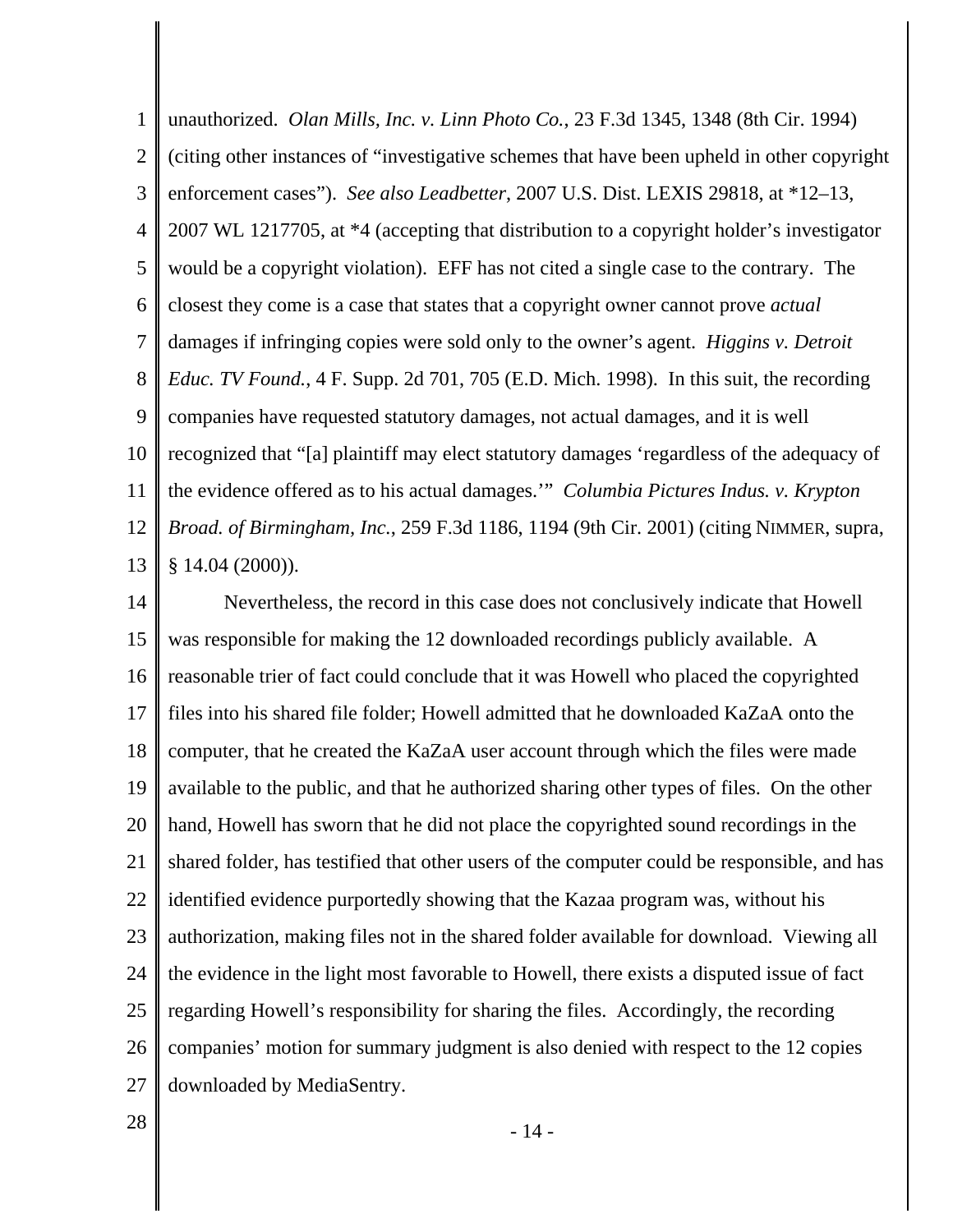## **4. Insufficient evidence of primary versus secondary liability**

2 3 4 5 6 7 8 9 10 The recording companies motion for summary judgment also fails because they have not proved that a KaZaA user who places a copyrighted work into the shared folder distributes a copy of that work when a third-party downloads it. Under their theory, a KaZaA user transfers a copy of the work to a third party and is therefore liable as a primary infringer of the distribution right. However, in the KaZaA system the owner of the shared folder does not necessarily ever make or distribute an unauthorized copy of the work. The owner certainly does not distribute the copy that resides in the shared folder, for that copy never leaves its location on the owner's hard drive. Rather, a copy of the copy in the shared folder is made.

11 12 13 14 15 16 17 18 19 20 21 22 23 24 25 If the owner of the shared folder simply provides a member of the public with access to the work and the means to make an unauthorized copy, the owner is not liable as a primary infringer of the distribution right, but rather is potentially liable as a secondary infringer of the reproduction right. *See* PATRY, supra, § 13:11.50 at 13-26 to 13-27 (explaining that technically, "third parties are reaching into the individuals' hard drive and taking an electronic file," so "the individual who has the work on his or her hard drive [can potentially be sued] for contributory infringement of the reproduction right" but not primary infringement of the distribution right). The courts and commentators have recognized that making a copyrighted work and the facilities to copy it available to another implicates contributory, not direct, liability for copyright infringement. 3 NIMMER, supra, § 12.04[A][3][b], at 12–87 (2007). For example, where a business rents customers video cassettes and a room for viewing the cassette, the business is liable for contributory infringement, not direct infringement, of a copyright holder's public performance right. *Columbia Pictures Indus., Inc. v. Aveco, Inc*, 800 F.2d 59, 62 (3rd Cir. 1986).

26 27 The recording companies' motion is based solely on Howell's direct liability for violating the distribution right. Their motion fails because they have not explained the

1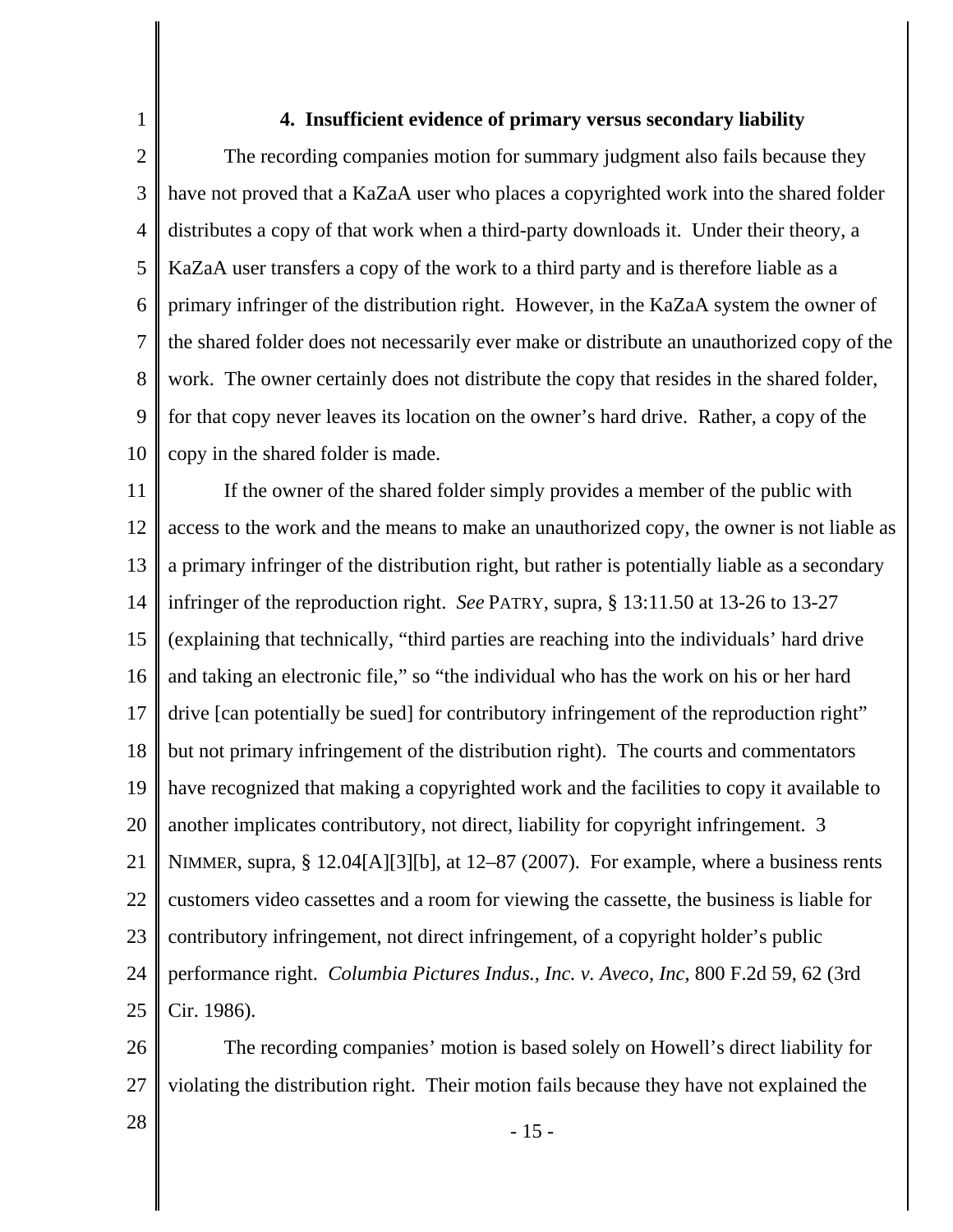1 2 3 4 5 6 7 architecture of the KaZaA file-sharing system in enough detail to determine conclusively whether the owner of the shared folder distributes an unauthorized copy (direct violation of the distribution right), or simply provides a third-party with access and resources to make a copy on their own (contributory violation of the reproduction right). *See A&M Records v. Napster, Inc.*, 239 F.3d 1004, 1012 (9th Cir. 2001) (explaining that in the Napster system, it is the requesting user's computer that establishes a connection with the host user and downloads a copy of the contents).

8 9 10 11 12 13 14 15 16 17 18 19 20 21 Furthermore, if contributory liability applies, the recording companies must still prove that a third-party actually obtained an unauthorized copy of the work to impose liability on Howell. The statutory basis for such contributory liability is found in the Copyright Act of 1976's provision to a copyright holder of the exclusive rights "to do and to authorize" certain acts listed in § 106, including distribution. 17 U.S.C. § 106. Our circuit has noted that use of the phrase "'to authorize' was simply a convenient peg on which Congress chose to hang the antecedent jurisprudence of third party liability." *Subafilms, Ltd. v. MGM-Pathe Commc'ns Co.*, 24 F.3d 1088, 1093 (9th Cir. 1994) (quoting 3 NIMMER, supra, § 12.04[A][3][a], at 12-84 n.81 (1993)). It "was not meant to create a new form of liability for 'authorization' that was divorced completely from the legal consequences of authorized conduct." *Id.* at 1092. Our circuit therefore agrees that a defendant can only be held contributorily liable if a direct or primary infringement has been proved. *Id.* (citing extensive support for this conclusion), *accord Latin Am. Music Co. v. Archdiocese of San Juan*, 499 F.3d 32, 46 (1st Cir. 2007) (citing *Venegas-*

22 *Hernandez v. ACEMLA*, 424 F.3d 50, 57–59 (1st Cir. 2005)).

23 **IV. Conclusion**

24 25 26 27 The court is not unsympathetic to the difficulty that Internet file-sharing systems pose to owners of registered copyrights. Even so, it is not the position of this court to respond to new technological innovations by expanding the protections received by copyright holders beyond those found in the Copyright Act.